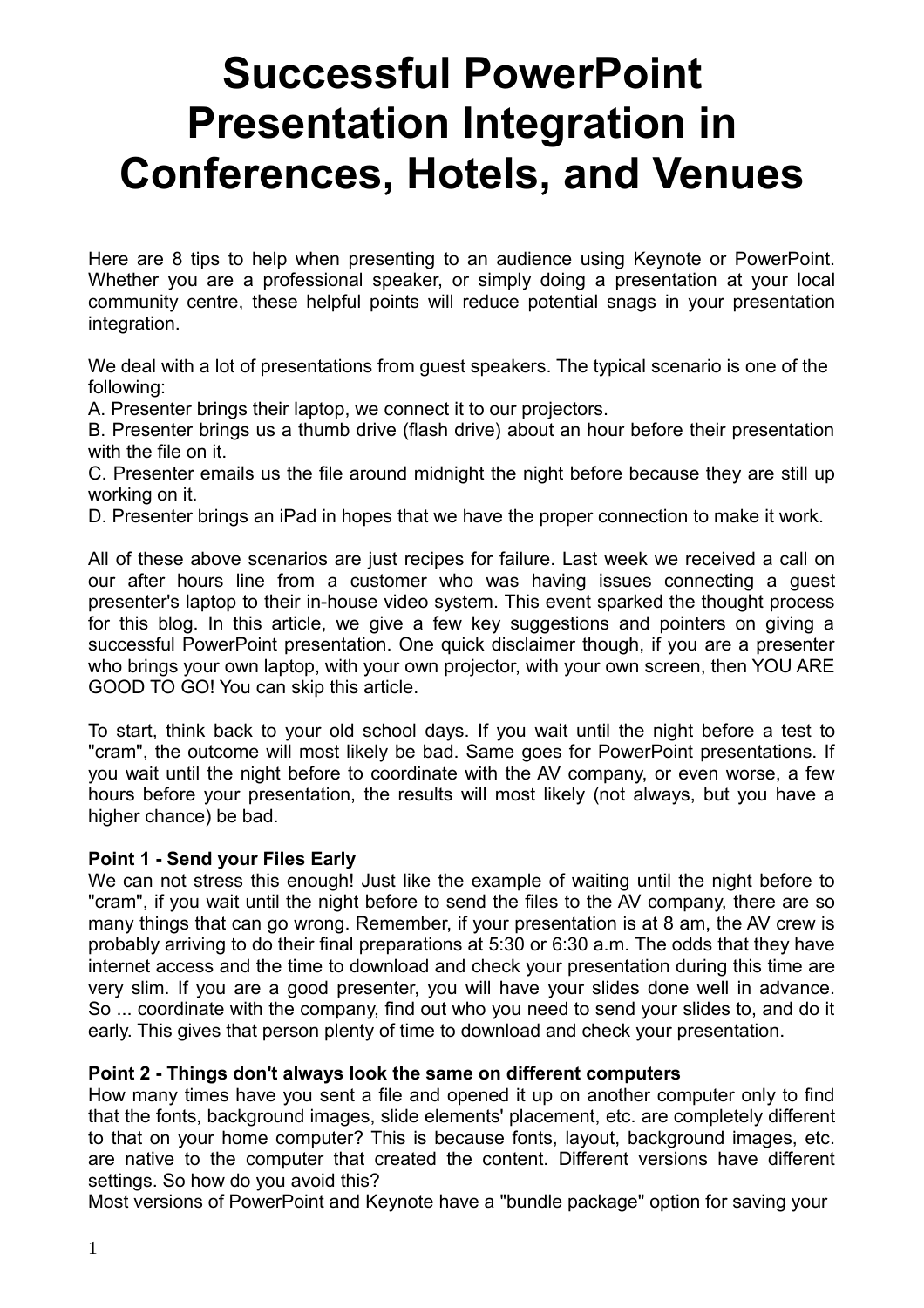presentation. This puts all elements (fonts, layout, images, video files, background images) within a folder. Then, send THIS folder to the AV company. Here's another vital hint. With the same folder, also send either a hard copy printout, or PDF printout, of what your slides are supposed to look like.

This will help the AV company spot any differences in the appearance of your presentation when they run it on their computer.

# **Point 3 - What to do if you are wanting to use your own computer**

Our biggest advice here is KNOW YOUR TECHNOLOGY. Know how to change the video settings on your computer. Know how to differentiate and select between mirroring and extending the desktop. Software changes rapidly. System techs are becoming younger and younger, OR, older and older. They may not know the version of your operating system. Many people want to use their own computers because they claim that they know it will work. Well, here's a little news for you, it's actually more difficult to make your computer work than providing the file in advance.

### **Important: The clicker**

A standard corporate AV company will also provide you with a clicker to advance YOUR slides on THEIR computer. Here's the hidden secret that you don't know. There's a piece (which is pretty much a standard piece of equipment to own if you are in the AV industry) that is a long range slide advance tool. It connects to the computer and works great. It can also connect to two computers so if that company is running a backup, it can advance both computers and maintain a consistent backup source. Furthermore, that piece of equipment has two big arrows on the front showing immediate response when you press the advance or back buttons. If your computer drops the connection for some reason, a system tech can manually advance based on your input. This also allows the company to "have your back" they are watching your clicks and making sure your slides are advancing properly. These guys know what they are doing. Do your best to help work out any bugs that you can. Take the time to know this on your hardware so you're not relying on them to experiment and take potentially hours trying to figure it out. Practise using the clicker on the day to avoid embarrassment.

# **Point 4 - Have the right adapters**

Here's a safe rule of thumb. Always have the correct adapters to end up with a VGA output. VGA has been a standard in the video world for a long time. I think it would be safe to say that 95% of AV companies are going to have the capacity to accept a VGA input. So if you are using your own laptop, make sure you have the correct adapters to convert to VGA. If you are using a tablet, do the same, make sure you have a VGA output at the end of your chain. Also, TEST YOUR ADAPTERS! We see many presenters show up with their laptop and a brand new adapter still in the packaging because "This is what the store told me I needed". Well, Apple adapters aren't always compatible with non-Apple products. Sometimes what you thought was a video output was really a video input for the computer (this was the case in my emergency phone call last week). So, just be prepared, bring your own adapters and check them at home. Almost any computer monitor will have a VGA input, and many TVs as well. You can test your device using these at home.

# **Point 5 - Test it the Day Before**

Whether you are bringing your own presentation source or sending files to the AV company in advance, TEST IT THE DAY BEFORE. This is **your** presentation . Ask yourself this question: "Will my presentation still be effective if my PowerPoint does not work". Is your answer "no"? Then go the day before. Don't risk it. You are putting your whole presentation's integrity at risk if you don't. I'll say it again, many times on the morning of your presentation the AV company has a whole world of things that they need to do: check